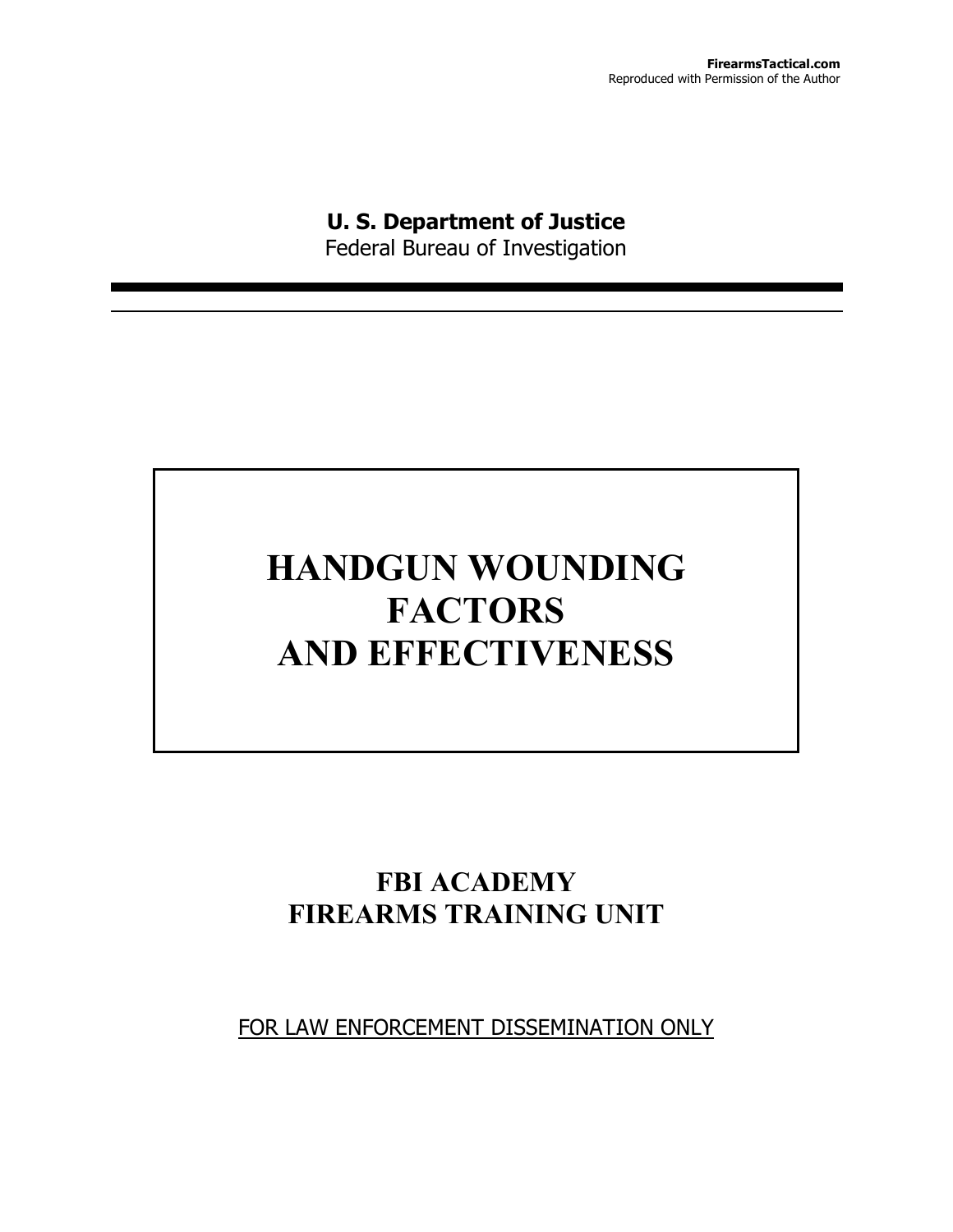### **Handgun Wounding Factors and Effectiveness**

Special Agent UREY W. PATRICK

FIREARMS TRAINING UNIT FBI ACADEMY QUANTICO, VIRGINIA July 14, 1989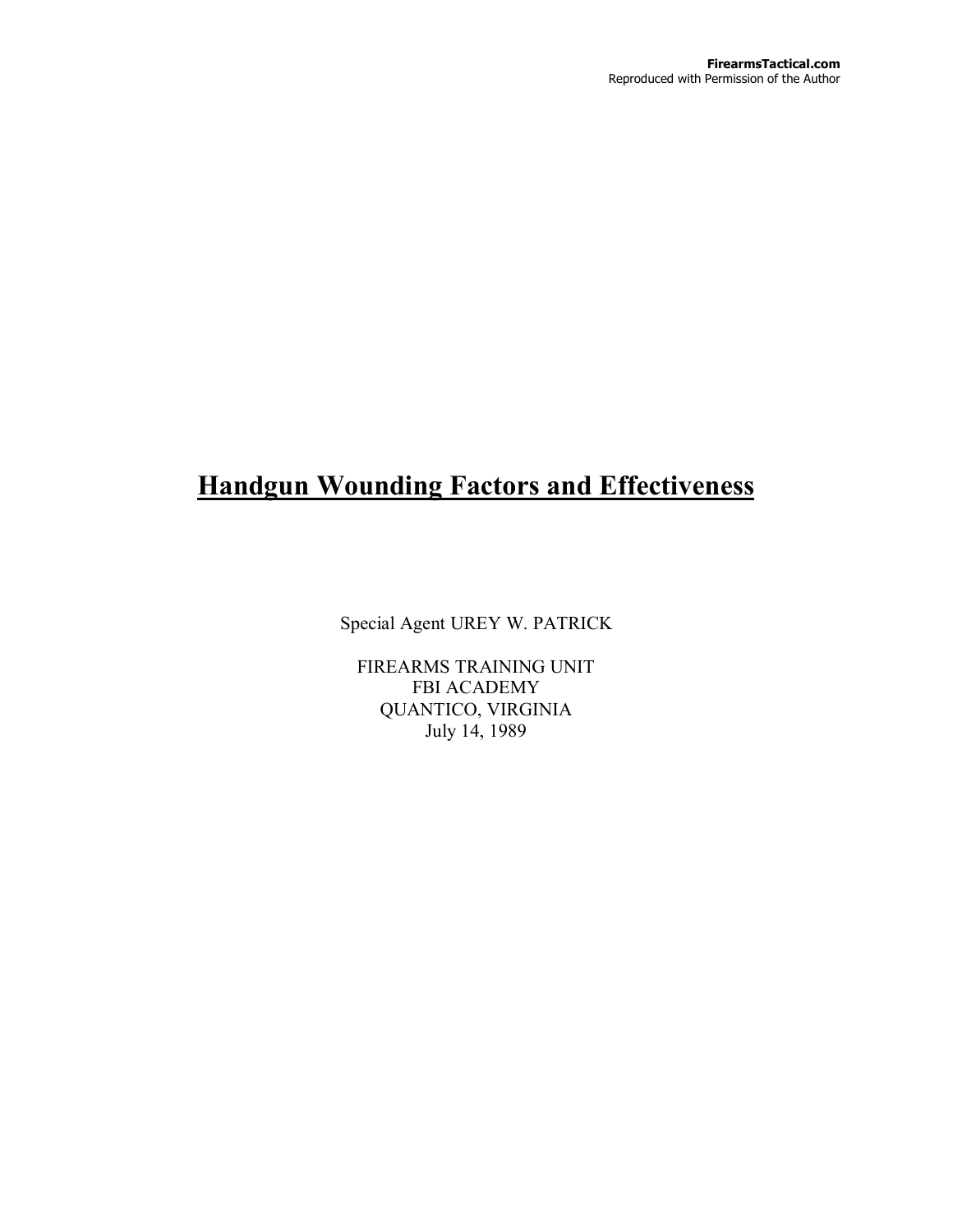### TABLE OF CONTENTS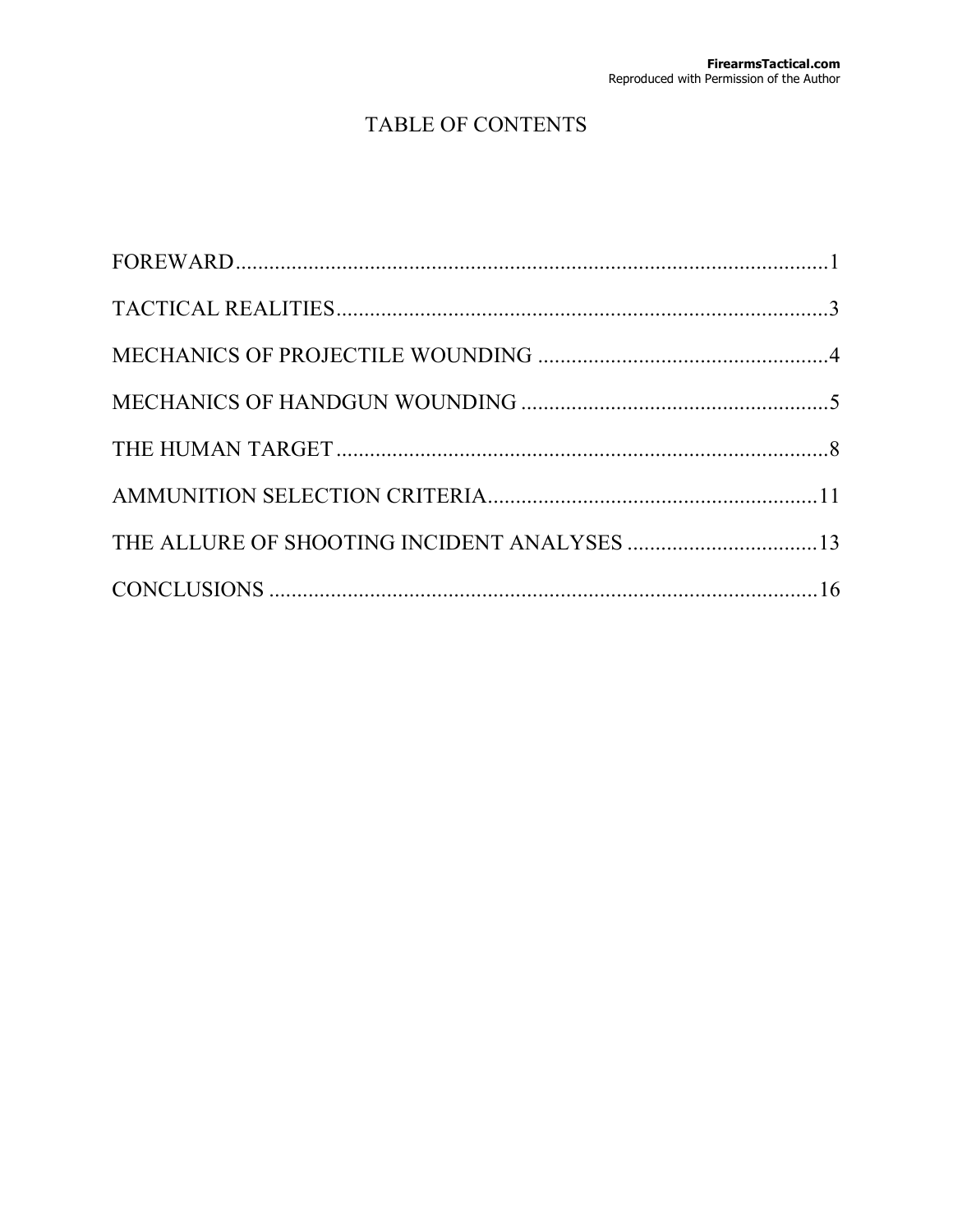### FORWARD

The selection of effective handgun ammunition for law enforcement is a critical and complex issue. It is critical because of that which is at stake when an officer is required to use his handgun to protect his own life or that of another. It is complex because of the target, a human being, is amazingly endurable and capable of sustaining phenomenal punishment while persisting in a determined course of action. The issue is made even more complex by the dearth of credible research and the wealth of uninformed opinion regarding what is commonly referred to as "stopping power".

In reality, few people have conducted relevant research in this area, and fewer still have produced credible information that is useful for law enforcement agencies in making informed decisions.

This article brings together what is believed to be the most credible information regarding wound ballistics. It cuts through the haze and confusion, and provides common-sense, scientifically supportable, principles by which the effectiveness of law enforcement ammunition may be measured. It is written clearly and concisely. The content is credible and practical. The information contained in this article is not offered as the final word on wound ballistics. It is, however, an important contribution to what should be an ongoing discussion of this most important of issues.

> John C. Hall Unit Chief Firearms Training Unit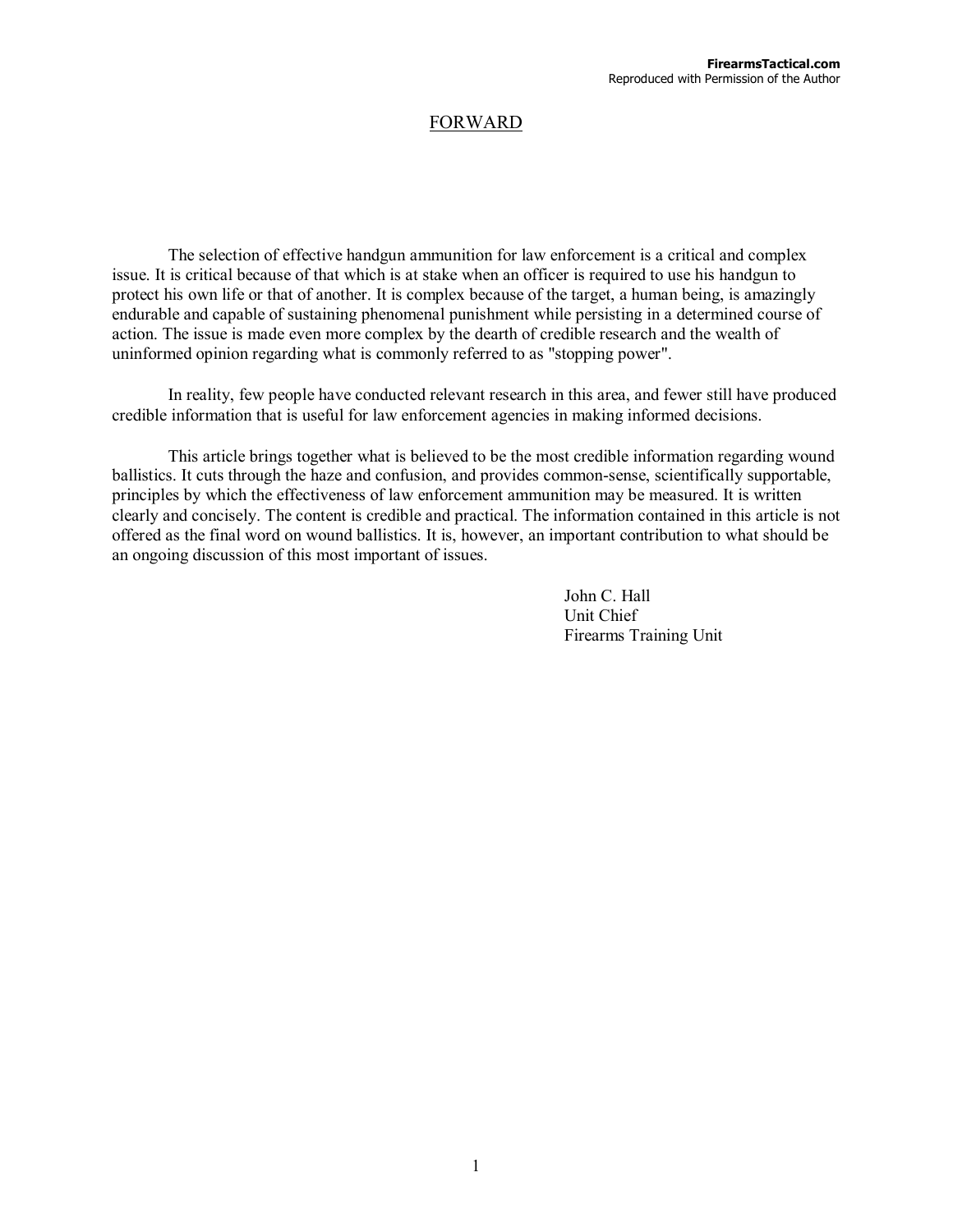The handgun is the primary weapon in law enforcement. It is the one weapon any officer or agent can be expected to have available whenever needed. Its purpose is to apply deadly force to not only protect the life of the officer and the lives of others, but to prevent serious physical harm to them as well.<sup>1</sup> When an officer shoots a subject, it is done with the explicit intention of immediately incapacitating that subject in order to stop whatever threat to life or physical safety is posed by the subject. Immediate incapacitation is defined as the sudden<sup>2</sup> physical or mental inability to pose any further risk or injury to others.

The concept of immediate incapacitation is the only goal of any law enforcement shooting and is the underlying rationale for decisions regarding weapons, ammunition, calibers and training. While this concept is subject to conflicting theories, widely held misconceptions, and varied opinions generally distorted by personal experiences, it is critical to the analysis and selection of weapons, ammunition and calibers for use by law enforcement officers. $3, 4$ 

 $\overline{a}$ 1 FBI Deadly Force Policy.

<sup>2</sup> Ideally, immediate incapacitation occurs instantaneously.

<sup>3</sup> Fackler, M.L., MD: "What's Wrong with the Wound Ballistics Literature, and Why", Letterman Army Institute of Research, Presidio of San Francisco, CA, Report No. 239, July, 1987.

Fackler, M.L., M.D., Director, Wound Ballistics Laboratory, Letterman Army Institute of Research, Presidio of San Francisco, CA, letter: "Bullet Performance Misconceptions", International Defense Review 3; 369-370, 1987.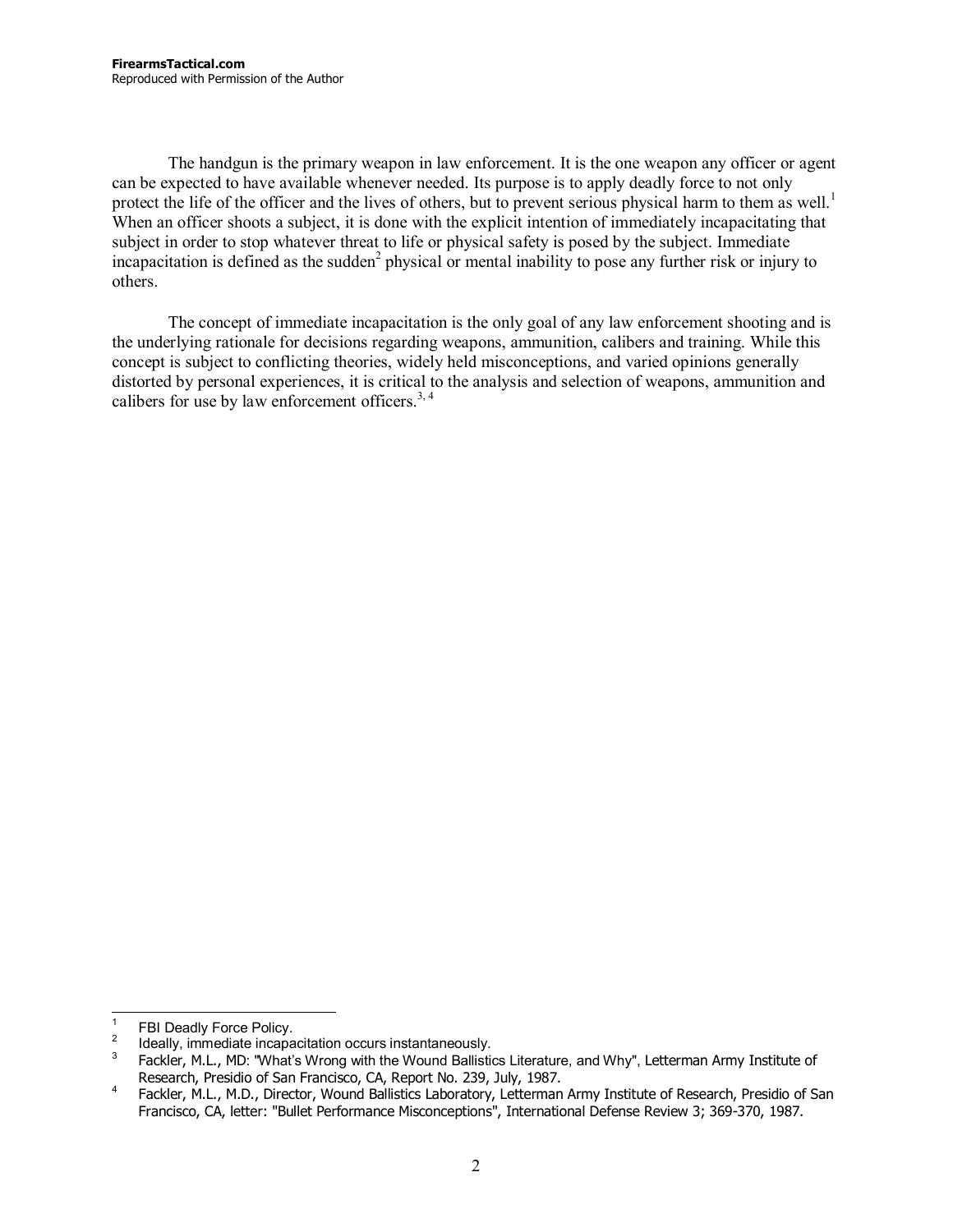#### **TACTICAL REALITIES**

Shot placement is an important, and often cited, consideration regarding the suitability of weapons and ammunition. However, considerations of caliber are equally important and cannot be ignored. For example, a bullet through the central nervous system with any caliber of ammunition is likely to be immediately incapacitating.<sup>5</sup> Even a .22 rimfire penetrating the brain will cause immediate incapacitation in most cases. Obviously, this does not mean the law enforcement agency should issue .22 rimfires and train for head shots as the primary target. The realities of shooting incidents prohibit such a solution.

Few, if any, shooting incidents will present the officer with an opportunity to take a careful, precisely aimed shot at the subject's head. Rather, shootings are characterized by their sudden, unexpected occurrence; by rapid and unpredictable movement of both officer and adversary; by limited and partial target opportunities; by poor light and unforeseen obstacles; and by the life or death stress of sudden, close, personal violence. Training is quite properly oriented towards "center of mass" shooting. That is to say, the officer is trained to shoot at the center of whatever is presented for a target. Proper shot placement is a hit in the center of that part of the adversary which is presented, regardless of anatomy or angle.

A review of law enforcement shootings clearly suggests that regardless of the number of rounds fired in a shooting, most of the time only one or two solid torso hits on the adversary can be expected. This expectation is realistic because of the nature of shooting incidents and the extreme difficulty of shooting a handgun with precision under such dire conditions. The probability of multiple hits with a handgun is not high. Experienced officers implicitly recognize that fact, and when potential violence is reasonably anticipated, their preparations are characterized by obtaining as many shoulder weapons as possible. Since most shootings are not anticipated, the officer involved cannot be prepared in advance with heavier armament. As a corollary tactical principle, no law enforcement officer should ever plan to meet an expected attack armed only with a handgun.

The handgun is the primary weapon for defense against unexpected attack. Nevertheless, a majority of shootings occur in manners and circumstances in which the officer either does not have any other weapon available, or cannot get to it. The handgun must be relied upon, and must prevail. Given the idea that one or two torso hits can be reasonably expected in a handgun shooting incident, the ammunition used must maximize the likelihood of immediate incapacitation.

<sup>-&</sup>lt;br>5 Wound Ballistic Workshop: "9mm vs. .45 Auto", FBI Academy, Quantico, VA, September, 1987. Conclusion of the Workshop.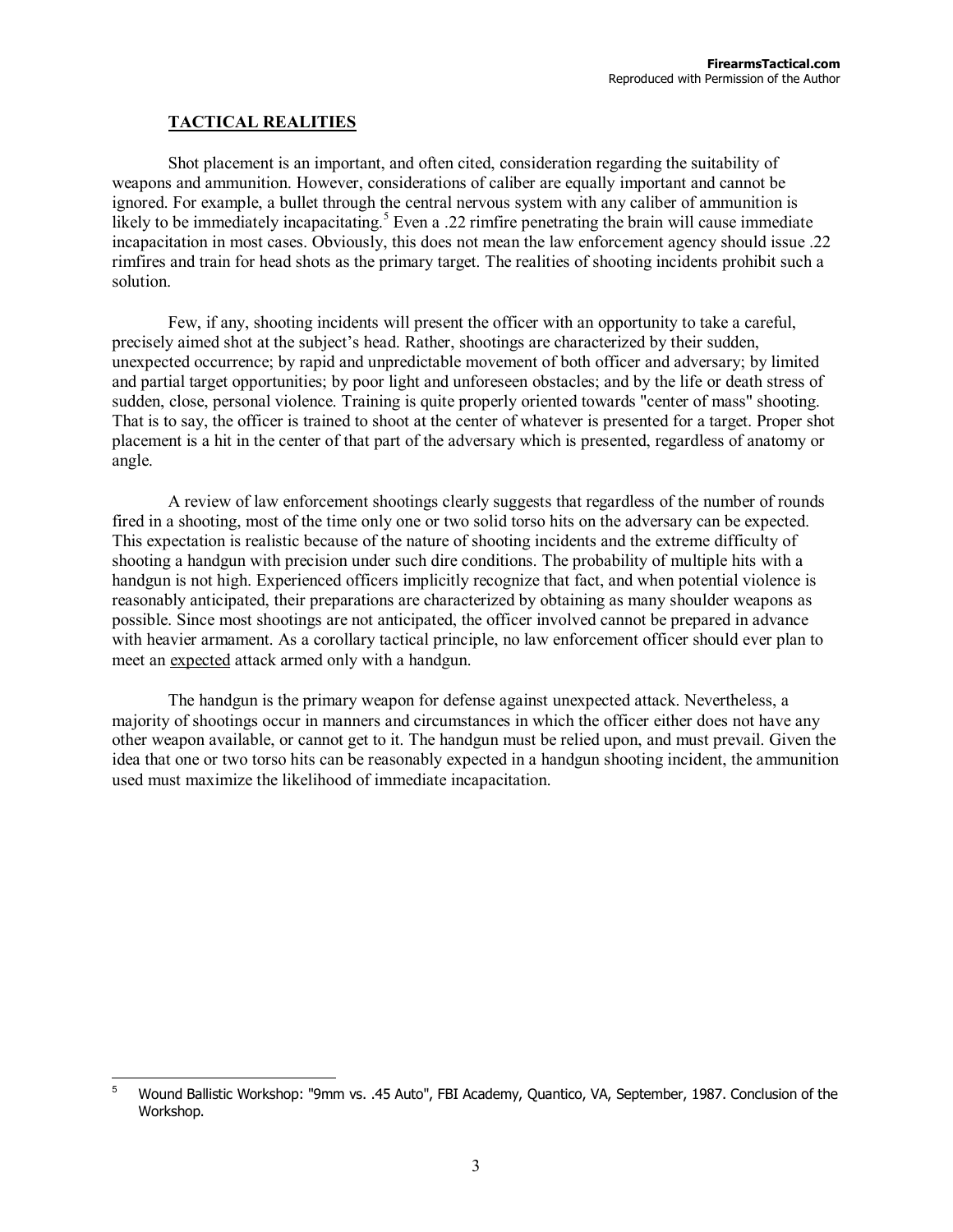#### **MECHANICS OF PROJECTILE WOUNDING**

In order to predict the likelihood of incapacitation with any handgun round, an understanding of the mechanics of wounding is necessary. There are four components of projectile wounding.<sup>6</sup> Not all of these components relate to incapacitation, but each of them must be considered. They are:

(1) Penetration. The tissue through which the projectile passes, and which it disrupts or destroys.

(2) Permanent Cavity. The volume of space once occupied by tissue that has been destroyed by the passage of the projectile. This is a function of penetration and the frontal area of the projectile. Quite simply, it is the hole left by the passage of the bullet.

(3) Temporary Cavity. The expansion of the permanent cavity by stretching due to the transfer of kinetic energy during the projectile's passage.

(4) Fragmentation. Projectile pieces or secondary fragments of bone which are impelled outward from the permanent cavity and may sever muscle tissues, blood vessels, etc., apart from the permanent cavity.<sup>7, 8</sup> Fragmentation is not necessarily present in every projectile wound. It may, or may not, occur and can be considered a secondary effect.<sup>9</sup>

Projectiles incapacitate by damaging or destroying the central nervous system, or by causing lethal blood loss. To the extent the wound components cause or increase the effects of these two mechanisms, the likelihood of incapacitation increases. Because of the impracticality of training for head shots, this examination of handgun wounding relative to law enforcement use is focused upon torso wounds and the probable results.

<sup>-&</sup>lt;br>6 Josselson, A., MD, Armed Forces Institute of Pathology, Walter Reed Army Medical Center, Washington, D.C., lecture series to FBI National Academy students, 1982-1983.

DiMaio, V.J.M.: Gunshot Wounds, Elsevier Science Publishing Company, New York, NY, 1987: Chapter 3, Wound Ballistics:  $41-49$ .

Fackler, M.L., Malinowski, J.A.: "The Wound Profile: A Visual Method for Quantifying Gunshot Wound Components", Journal of Trauma 25, 522-529, 1985.

Fackler, M.L., MD: "Missile Caused Wounds", Letterman Army Institute of Research, Presidio of San Francisco, CA, Report No. 231, April 1987.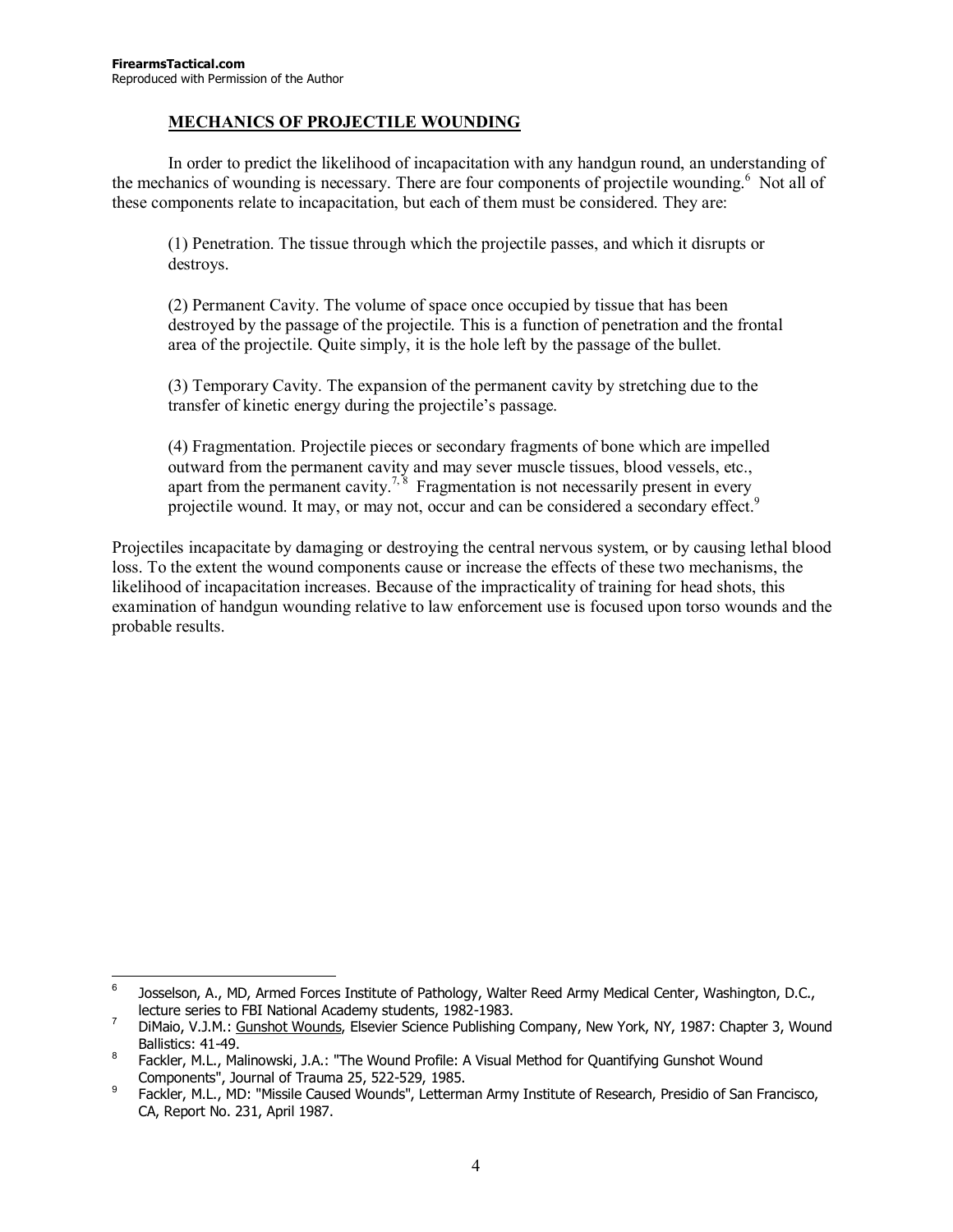#### **MECHANICS OF HANDGUN WOUNDING**

All handgun wounds will combine the components of penetration, permanent cavity, and temporary cavity to a greater or lesser degree. Fragmentation, on the other hand, does not reliably occur in handgun wounds due to the relatively low velocities of handgun bullets. Fragmentation occurs reliably in high velocity projectile wounds (impact velocity in excess of 2000 feet per second) inflicted by soft or hollow point bullets.<sup>10</sup> In such a case, the permanent cavity is stretched so far, and so fast, that tearing and rupturing can occur in tissues surrounding the wound channel which were weakened by fragmentation damage.<sup>11, 12</sup> It can significantly increase damage<sup>13</sup> in rifle bullet wounds.

Since the highest handgun velocities generally do not exceed 1400-1500 feet per second (fps) at the muzzle, reliable fragmentation could only be achieved by constructing a bullet so frangible as to eliminate any reasonable penetration. Unfortunately, such a bullet will break up too fast to penetrate to vital organs. The best example is the Glaser Safety Slug, a projectile designed to break up on impact and generate a large but shallow temporary cavity. Fackler, when asked to estimate the survival time of someone shot in the front mid-abdomen with a Glaser slug, responded, "About three days, and the cause of death would be peritonitis."<sup>14</sup>

In cases where some fragmentation has occurred in handgun wounds, the bullet fragments are generally found within one centimeter of the permanent cavity. "The velocity of pistol bullets, even of the new high-velocity loadings, is insufficient to cause the shedding of lead fragments seen with rifle bullets. $15 \text{ It}$  is obvious that any additional wounding effect caused by such fragmentation in a handgun wound is inconsequential.

Of the remaining factors, temporary cavity is frequently, and grossly, overrated as a wounding factor when analyzing wounds.<sup>16</sup> Nevertheless, historically it has been used in some cases as the primary means of assessing the wounding effectiveness of bullets.

<sup>&</sup>lt;sup>10</sup> Josselson, A., MD, Armed Forces Institute of Pathology, Walter Reed Army Medical Center, Washington, D.C., lecture series to FBI National Academy students, 1982-1983.

<sup>11</sup> Fackler, M.L., MD: "Ballistic Injury", Annals of Emergency Medicine 15: 12 December 1986.<br><sup>12</sup> Fackler, M.L., Surinchak, J.S., Malinowski, J.A.; et.al.: "Bullet Fragmentation: A Major Cause of Tissue

Disruption", Journal of Trauma 24: 35-39, 1984.<br><sup>13</sup> Fragmenting rifle bullets in some of Fackler's experiments have caused damage 9 centimeters from the permanent cavity. Such remote damage is not found in handgun wounds. Fackler stated at the Workshop that when a handgun bullet does fragment the pieces typically are found within one centimeter of the wound track.

when a handgun bullet does fragment the pieces typically are formal milimity institute of Research, Presidio of San<br>Francisco, CA, letter: "Bullet Performance Misconceptions", International Defense Review 3; 369-370, 1987.

<sup>&</sup>lt;sup>15</sup> DiMaio, V.J.M.: <u>Gunshot Wounds</u>, Elsevier Science Publishing Company, New York, NY 1987, page 47.<br><sup>16</sup> Lindsay, Douglas, MD: "The Idolatry of Velocity, or Lies, Damn Lies, and Ballistics", Journal of Trauma 20: 1068-1069, 1980.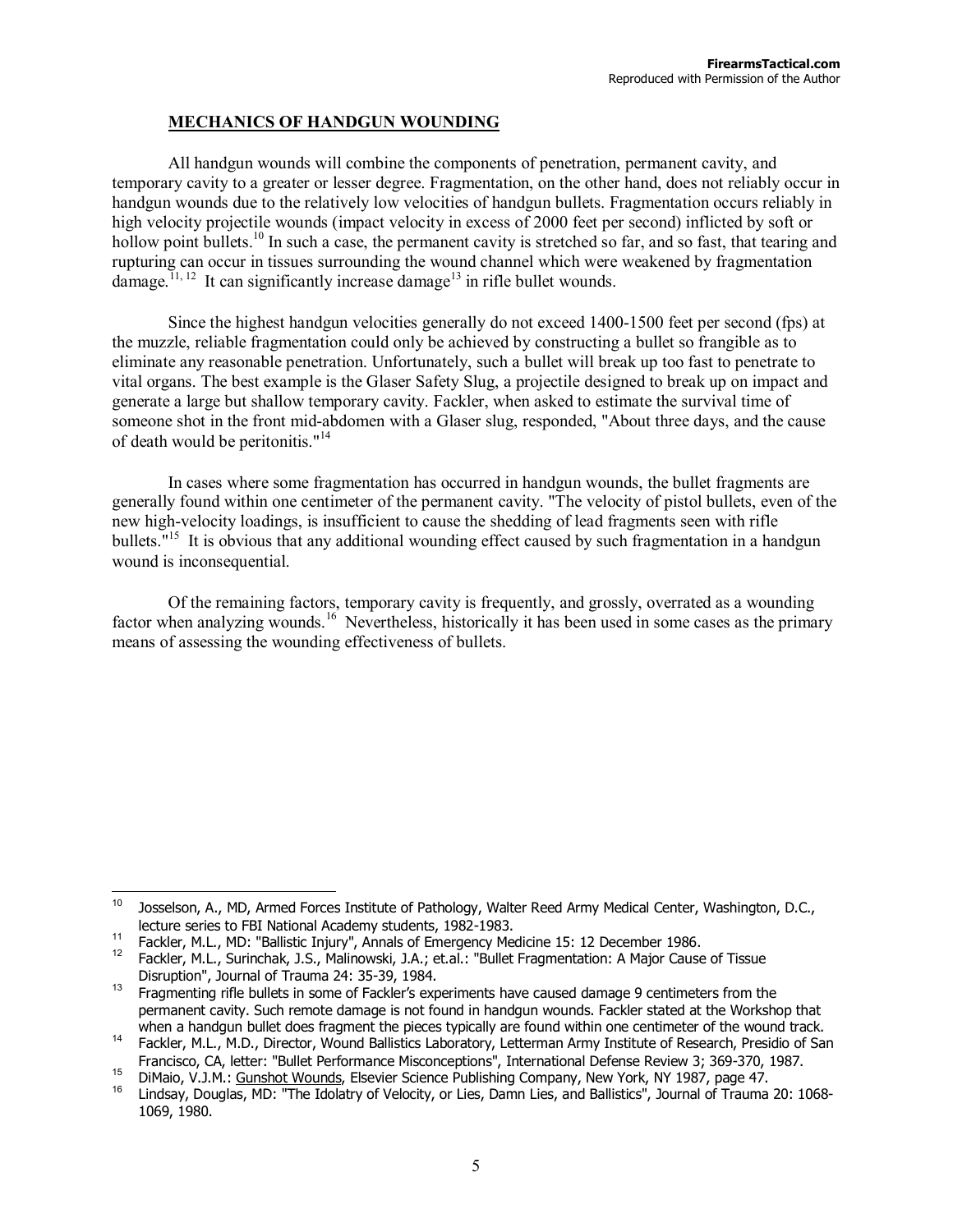The most notable example is the Relative Incapacitation Index (RII) which resulted from a study of handgun effectiveness sponsored by the Law Enforcement Assistance Administration (LEAA). In this study, the assumption was made that the greater the temporary cavity, the greater the wounding effect of the round. This assumption was based on a prior assumption that the tissue bounded by the temporary cavity was damaged or destroyed.<sup>17</sup>

In the LEAA study, virtually every handgun round available to law enforcement was tested. The temporary cavity was measured, and the rounds were ranked based on the results. The depth of penetration and the permanent cavity were ignored. The result according to the RII is that a bullet which causes a large but shallow temporary cavity is a better incapacitater than a bullet which causes a smaller temporary cavity with deep penetration.

Such conclusions ignore the factors of penetration and permanent cavity. Since vital organs are located deep within the body, it should be obvious that to ignore penetration and permanent cavity is to ignore the only proven means of damaging or disrupting vital organs.

Further, the temporary cavity is caused by the tissue being stretched away from the permanent cavity, not being destroyed. By definition, a cavity is a space<sup>18</sup> in which nothing exists. A temporary cavity is only a temporary space caused by tissue being pushed aside. That same space then disappears when the tissue returns to its original configuration.

Frequently, forensic pathologists cannot distinguish the wound track caused by a hollow point bullet (large temporary cavity) from that caused by a solid bullet (very small temporary cavity). There may be no physical difference in the wounds. If there is no fragmentation, remote damage due to temporary cavitation may be minor <u>even with high velocity rifle projectiles</u>.<sup>19</sup> Even those who have espoused the significance of temporary cavity agree that it is not a factor in handgun wounds:

"In the case of low-velocity missiles, e.g., pistol bullets, the bullet produces a direct path of destruction with very little lateral extension within the surrounding tissues. Only a small temporary cavity is produced. To cause significant injuries to a structure, a pistol bullet must strike that structure directly. The amount of kinetic energy lost in tissue by a pistol bullet is insufficient to cause remote injuries produced by a high velocity rifle bullet."<sup>20</sup>

 $17$ Bruchey, W.J., Frank, D.E.: Police Handgun Ammunition Incapacitation Effects, National Institute of Justice Report 100-83. Washington, D.C., U.S. Government Printing Office, 1984, Vol. 1: Evaluation.

Report 100-83. Washington, D.C., O.C. Coronamics Printing Office, 1984, Vol. 1: <u>Example 18</u><br><sup>18</sup> Webster's Ninth New Collegiate Dictionary, Merriam-Webster Inc., Springfield MA, 1986: "An unfilled space within

a mass."<br>19 Fackler, M.L., Surinchak, J.S., Malinowski, J.A.; et.al.: "Bullet Fragmentation: A Major Cause of Tissue<br>1984. Disruption", Journal of Trauma 24: 35-39, 1984.

<sup>20</sup> DiMaio, V.J.M.: Gunshot Wounds, Elsevier Science Publishing Company, New York, NY 1987, page 42.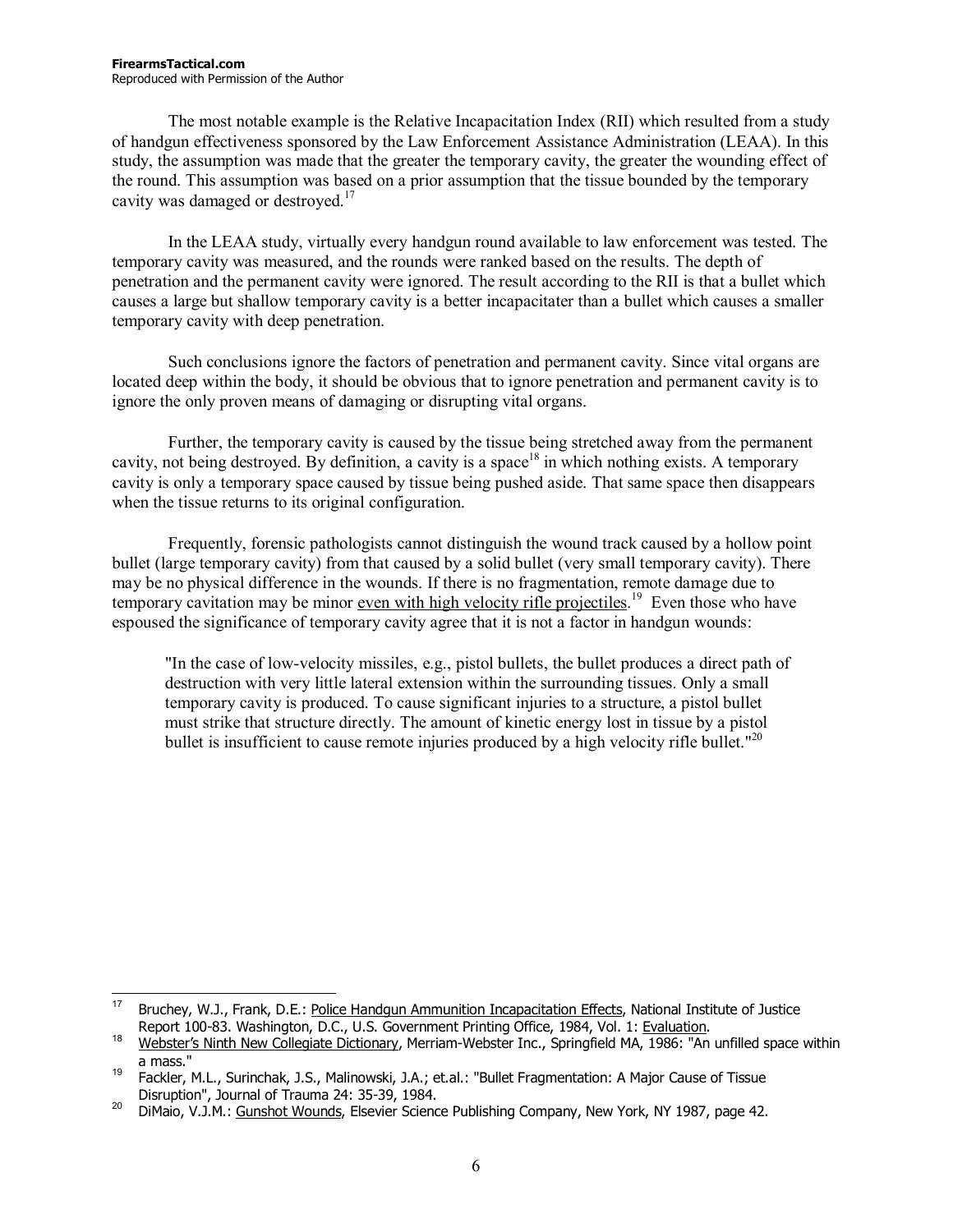The reason is that most tissue in the human target is elastic in nature. Muscle, blood vessels, lung, bowels, all are capable of substantial stretching with minimal damage. Studies have shown that the outward velocity of the tissues in which the temporary cavity forms is no more than one tenth of the velocity of the projectile.<sup>21</sup> This is well within the elasticity limits of tissue such as muscle, blood vessels, and lungs, Only inelastic tissue like liver, or the extremely fragile tissues of the brain, would show significant damage due to temporary cavitation.<sup>22</sup>

The tissue disruption caused by a handgun bullet is limited to two mechanisms. The first, or crush mechanism is the hole the bullet makes passing through the tissue. The second, or stretch mechanism is the temporary cavity formed by the tissues being driven outward in a radial direction away from the path of the bullet. Of the two, the crush mechanism, the result of penetration and permanent cavity, is the only handgun wounding mechanism which damages tissue.<sup>23</sup> To cause significant injuries to a structure within the body using a handgun, the bullet must penetrate the structure. Temporary cavity has no reliable wounding effect in elastic body tissues. Temporary cavitation is nothing more than a stretch of the tissues, generally no larger than 10 times the bullet diameter (in handgun calibers), and elastic tissues sustain little, if any, residual damage.  $24, 25, 26$ 

 $21$ 21 Fackler, M.L., Surinchak, J.S., Malinowski, J.A.; et.al.: "Bullet Fragmentation: A Major Cause of Tissue Disruption", Journal of Trauma 24: 35-39, 1984.<br><sup>22</sup> Fackler, M.L., MD: "Ballistic Injury", Annals of Emergency Medicine 15: 12 December 1986.<br><sup>23</sup> Wound Ballistic Workshop: "9mm vs. .45 Auto", FBI Academy, Quantico, VA, S

Workshop.<br><sup>24</sup>Fackler, M.L., MD: "Ballistic Injury", Annals of Emergency Medicine 15: 12 December 1986.<br><sup>25</sup> Fackler, M.L., Malinowski, J.A.: "The Wound Profile: A Visual Method for Quantifying Gunshot Wound Components", Journal of Trauma 25: 522-529, 1985.<br><sup>26</sup> Lindsay, Douglas, MD: "The Idolatry of Velocity, or Lies, Damn Lies, and Ballistics", Journal of Trauma 20: 1068-

<sup>1069, 1980.</sup>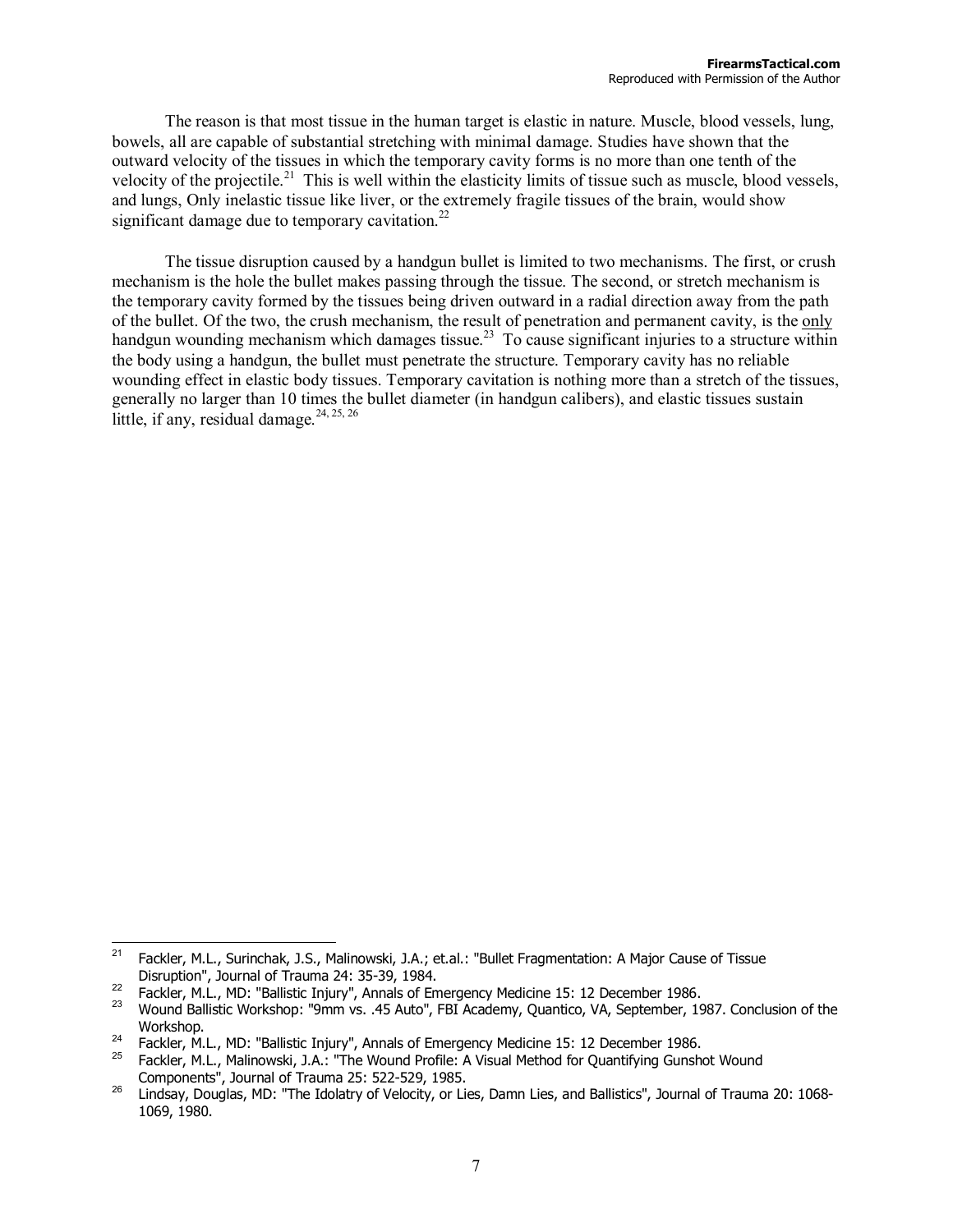#### **THE HUMAN TARGET**

With the exceptions of hits to the brain or upper spinal cord, the concept of reliable and reproducible immediate incapacitation of the human target by gunshot wounds to the torso is a myth. $^{27}$ The human target is a complex and durable one. A wide variety of psychological, physical, and physiological factors exist, all of them pertinent to the probability of incapacitation. However, except for the location of the wound and the amount of tissue destroyed, none of the factors are within the control of the law enforcement officer.

Physiologically, a determined adversary can be stopped reliably and immediately only by a shot that disrupts the brain or upper spinal cord. Failing a hit to the central nervous system, massive bleeding from holes in the heart or major blood vessels of the torso causing circulatory collapse is the only other way to force incapacitation upon an adversary, and this takes time. For example, there is sufficient oxygen within the brain to support full, voluntary action for 10-15 seconds after the heart has been destroyed.<sup>28</sup>

In fact, physiological factors may actually play a relatively minor role in achieving rapid incapacitation. Barring central nervous system hits, there is no physiological reason for an individual to be incapacitated by even a fatal wound, until blood loss is sufficient to drop blood pressure and/or the brain is deprived of oxygen. The effects of pain, which could contribute greatly to incapacitation, are commonly delayed in the aftermath of serious injury such as a gunshot wound. The body engages survival patterns, the well known "fight or flight" syndrome. Pain is irrelevant to survival and is commonly suppressed until some time later. In order to be a factor, pain must first be perceived, and second must cause an emotional response. In many individuals, pain is ignored even when perceived, or the response is anger and increased resistance, not surrender.

Psychological factors are probably the most important relative to achieving rapid incapacitation from a gunshot wound to the torso. Awareness of the injury (often delayed by the suppression of pain); fear of injury, death, blood, or pain; intimidation by the weapon or the act of being shot; preconceived notions of what people do when they are shot; or the simple desire to quit can all lead to rapid incapacitation even from minor wounds. However, psychological factors are also the primary cause of incapacitation failures.

The individual may be unaware of the wound and thus has no stimuli to force a reaction. Strong will, survival instinct, or sheer emotion such as rage or hate can keep a grievously injured individual fighting, as is common on the battlefield and in the street. The effects of chemicals can be powerful stimuli preventing incapacitation. Adrenaline alone can be sufficient to keep a mortally wounded adversary functioning. Stimulants, anesthetics, pain killers, or tranquilizers can all prevent incapacitation by suppressing pain, awareness of the injury, or eliminating any concerns over the injury. Drugs such as cocaine, PCP, and heroin are disassociative in nature. One of their effects is that the individual "exists" outside of his body. He sees and experiences what happens to his body, but as an outside observer who can be unaffected by it yet continue to use the body as a tool for fighting or resisting.

<sup>27</sup> 27 Wound Ballistic Workshop: "9mm vs. .45 Auto", FBI Academy, Quantico, VA, September 1987. Conclusion of the Workshop.<br><sup>28</sup> Wound Ballistic Workshop: "9mm vs. .45 Auto", FBI Academy, Quantico, VA, September 1987. Conclusion of the

Workshop.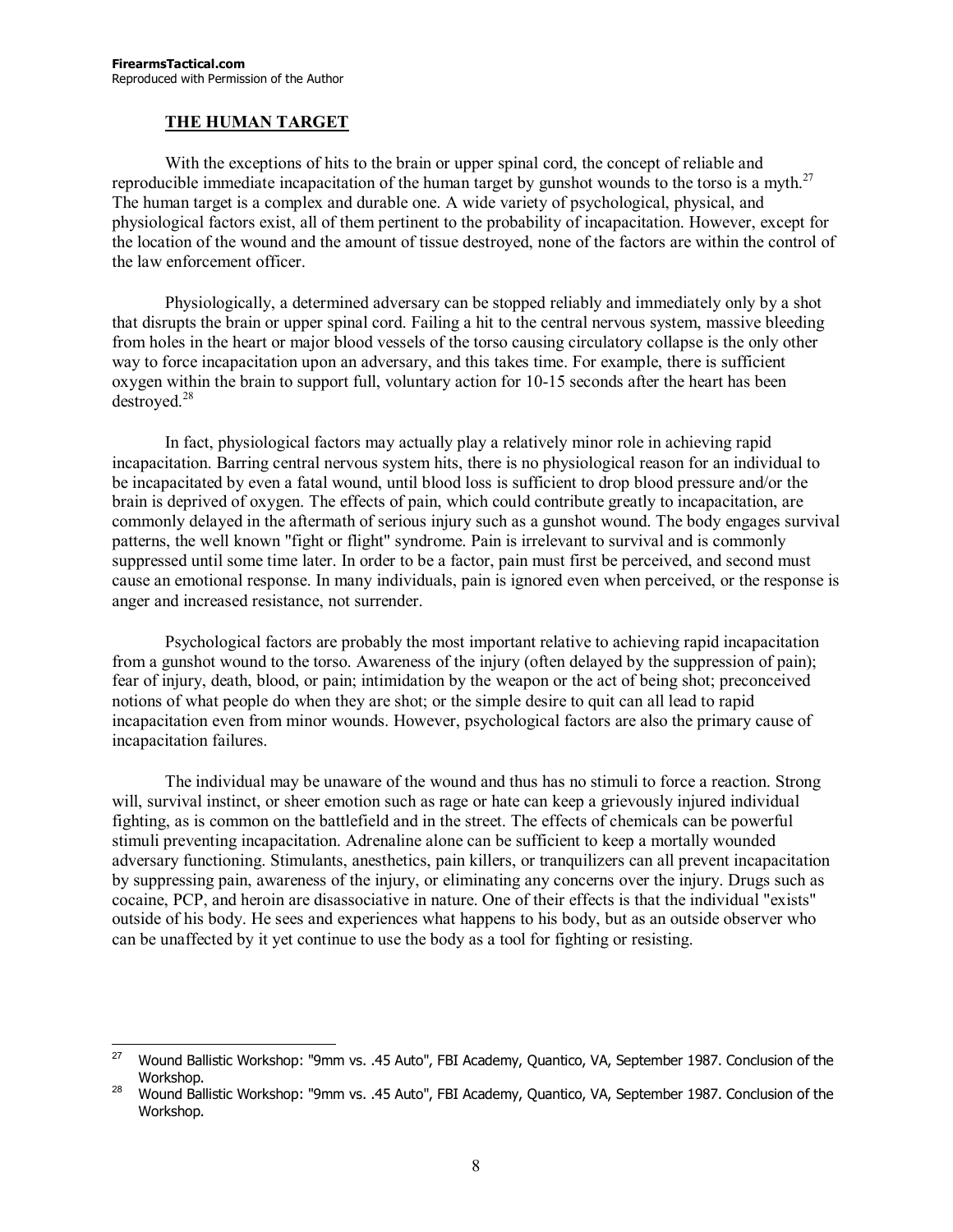Psychological factors such as energy deposit, momentum transfer, size of temporary cavity or calculations such as the RII are irrelevant or erroneous. The impact of the bullet upon the body is no more than the recoil of the weapon. The ratio of bullet mass to target mass is too extreme.

The often referred to "knock-down power" implies the ability of a bullet to move its target. This is nothing more than momentum of the bullet. It is the transfer of momentum that will cause a target to move in response to the blow received. "Isaac Newton proved this to be the case mathematically in the 17th Century, and Benjamin Robins verified it experimentally through the invention and use of the ballistic pendulum to determine muzzle velocity by measurement of the pendulum motion.<sup> $129$ </sup>

Goddard amply proves the fallacy of "knock-down power" by calculating the heights (and resultant velocities) from which a one pound weight and a ten pound weight must be dropped to equal the momentum of 9mm and .45ACP projectiles at muzzle velocities, respectively. The results are revealing. In order to equal the impact of a 9mm bullet at its muzzle velocity, a one pound weight must be dropped from a height of 5.96 feet, achieving a velocity of 19.6 fps. To equal the impact of a .45ACP bullet, the one pound weight needs a velocity of  $27.1$  fps and must be dropped from a height of 11.4 feet. A ten pound weight equals the impact of a 9mm bullet when dropped from a height of 0.72 inches (velocity attained is 1.96 fps), and equals the impact of a .45 when dropped from 1.37 inches (achieving a velocity of 2.71 fps). $30$ 

A bullet simply cannot knock a man down. If it had the energy to do so, then equal energy would be applied against the shooter and he too would be knocked down. This is simple physics, and has been known for hundreds of years.<sup>31</sup> The amount of energy deposited in the body by a bullet is approximately equivalent to being hit with a baseball.<sup>32</sup> Tissue damage is the only physical link to incapacitation within the desired time frame, i.e., instantaneously.

The human target can be reliably incapacitated only by disrupting or destroying the brain or upper spinal cord. Absent that, incapacitation is subject to a host of variables, the most important of which are beyond the control of the shooter. Incapacitation becomes an eventual event, not necessarily an immediate one. If the psychological factors which can contribute to incapacitation are present, even a minor wound can be immediately incapacitating. If they are not present, incapacitation can be significantly delayed even with major, unsurvivable wounds.

<sup>29</sup> 29 Goddard, Stanley: "Some Issues for Consideration in Choosing Between 9mm and .45ACP Handguns", Battelle Labs, Ballistic Sciences, Ordnance Systems and Technology Section, Columbus, OH, presented to the FBI

Academy, 2/16/88, pages 3-4.<br>30 Goddard, Stanley: "Some Issues for Consideration in Choosing Between 9mm and .45ACP Handguns", Battelle Labs, Ballistic Sciences, Ordnance Systems and Technology Section, Columbus, OH, presented to the FBI

Academy, 2/16/88, pages 3-4.<br><sup>31</sup> Newton, Sir Isaac, Principia Mathematica, 1687, in which are stated Newton's Laws of Motion. The Second Law of Motion states that a body will accelerate, or change its speed, at a rate that is proportional to the force acting upon it. In simpler terms, for every action there is an equal but opposite reaction. The acceleration will of course be in inverse proportion to the mass of the body. For example, the same force acting upon a body of twice the

mass will produce exactly half the acceleration.<br><sup>32</sup> Lindsay, Douglas, MD, presentation to the Wound Ballistics Workshop, Quantico, VA, 1987.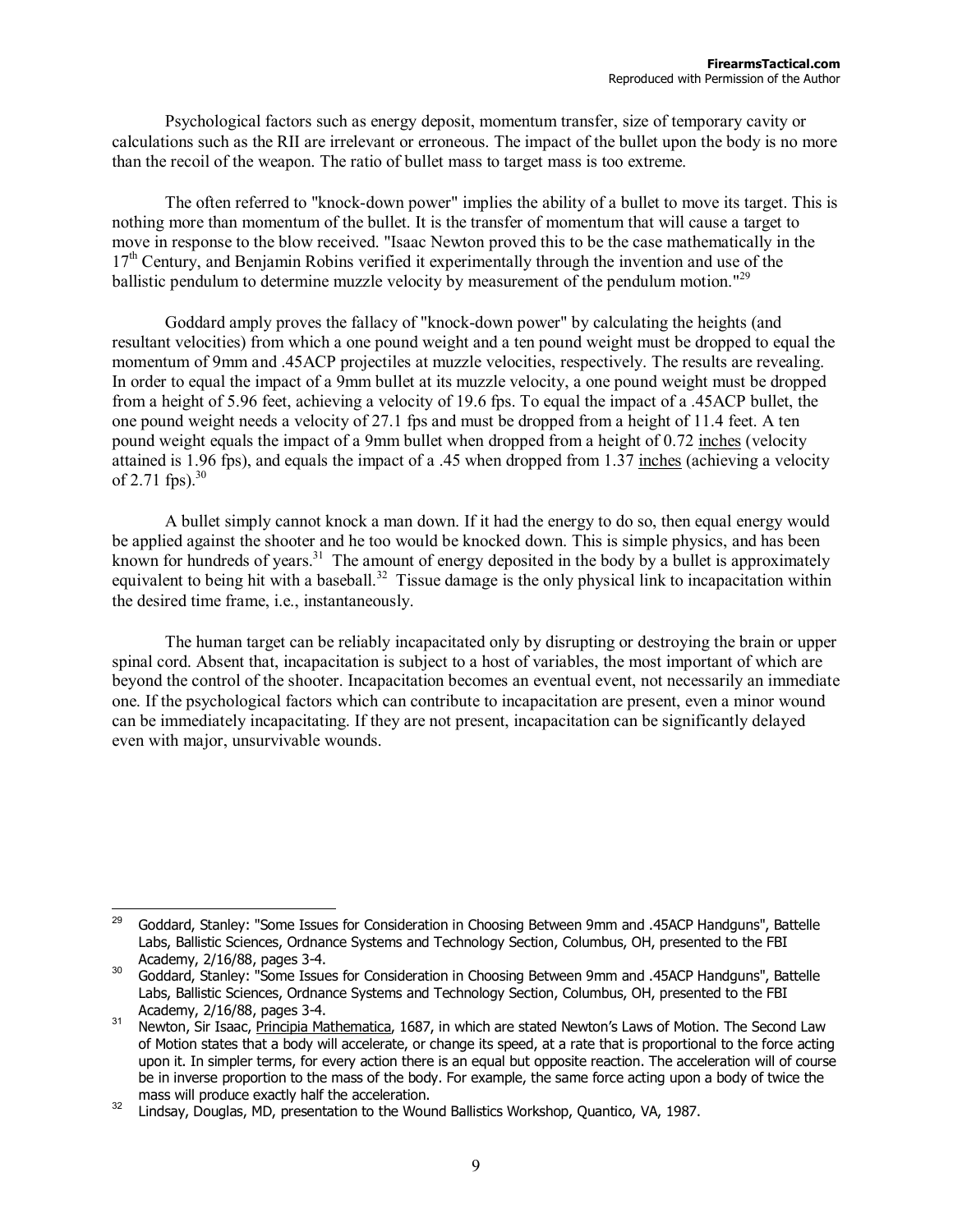Field results are a collection of individualistic reactions on the part of each person shot which can be analyzed and reported as percentages. However, no individual responds as a percentage, but as an all or none phenomenon which the officer cannot possibly predict, and which may provide misleading data upon which to predict ammunition performance.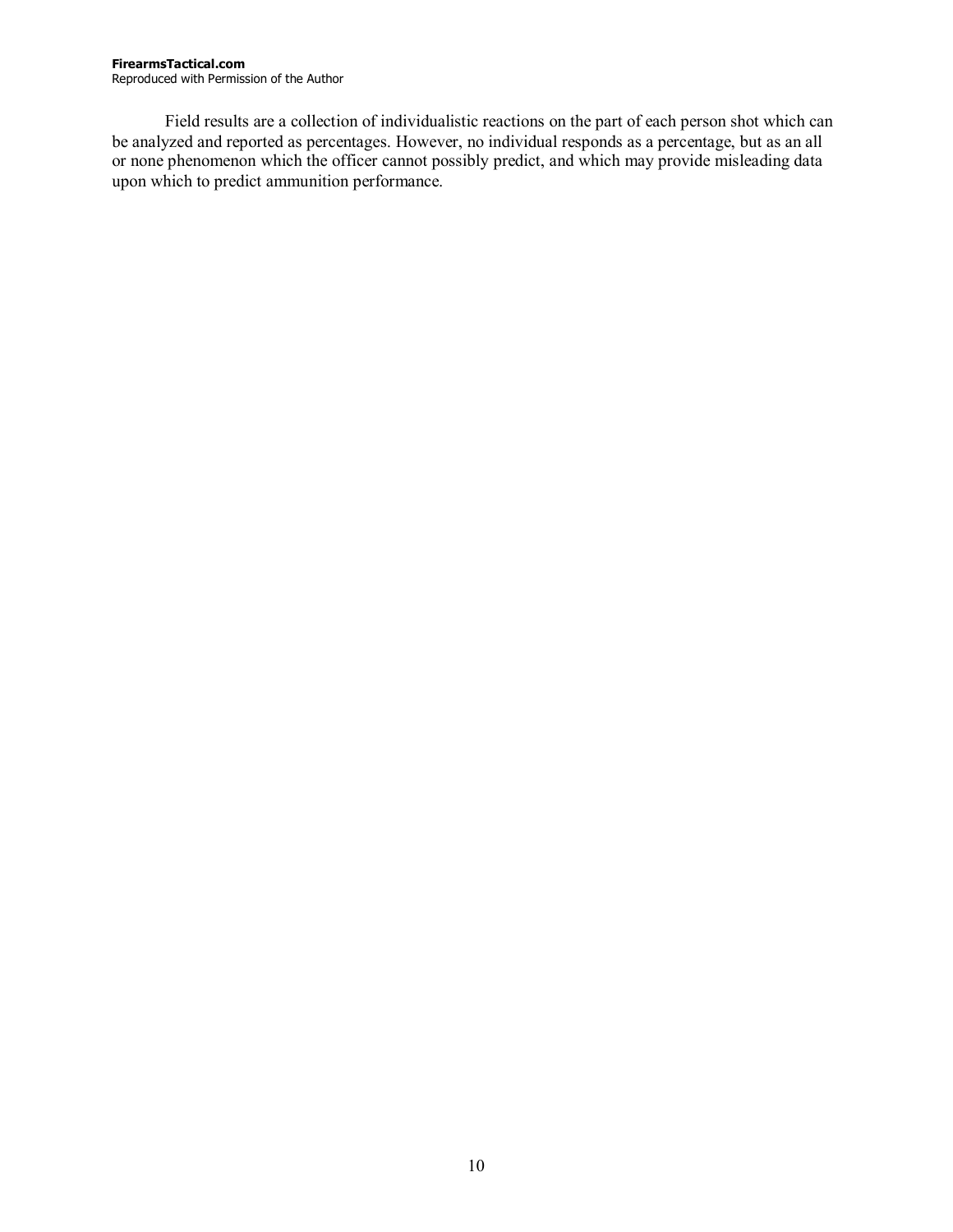#### **AMMUNITION SELECTION CRITERIA**

The critical wounding components for handgun ammunition, in order of importance, are penetration and permanent cavity.<sup>33</sup> The bullet must penetrate sufficiently to pass through vital organs and be able to do so from less than optimal angles. For example, a shot from the side through an arm must penetrate at least 10-12 inches to pass through the heart. A bullet fired from the front through the abdomen must penetrate about 7 inches in a slender adult just to reach the major blood vessels in the back of the abdominal cavity. Penetration must be sufficiently deep to reach and pass through vital organs, and the permanent cavity must be large enough to maximize tissue destruction and consequent hemorrhaging.

Several design approaches have been made in handgun ammunition which are intended to increase the wounding effectiveness of the bullet. Most notable of these is the use of a hollow point bullet designed to expand on impact.

Expansion accomplishes several things. On the positive side, it increases the frontal area of the bullet and thereby increases the amount of tissue disintegrated in the bullet's path. On the negative side, expansion limits penetration. It can prevent the bullet from penetrating to vital organs, especially if the projectile is of relatively light mass and the penetration must be through several inches of fat, muscle, or clothing. $34$ 

Increased bullet mass will increase penetration. Increased velocity will increase penetration but only until the bullet begins to deform, at which point increased velocity decreases penetration. Permanent cavity can be increased by the use of expanding bullets, and/or larger diameter bullets, which have adequate penetration. However, in no case should selection of a bullet be made where bullet expansion is necessary to achieve desired performance.<sup>35</sup> Handgun bullets expand in the human target only 60-70% of the time at best. Damage to the hollow point by hitting bone, glass, or other intervening obstacles can prevent expansion. Clothing fibers can wrap the nose of the bullet in a cocoon like manner and prevent expansion. Insufficient impact velocity caused by short barrels and/or longer range will prevent expansion, as will simple manufacturing variations. Expansion must never be the basis for bullet selection, but considered a bonus when, and if, it occurs. Bullet selection should be determined based on penetration first, and the unexpanded diameter of the bullet second, as that is all the shooter can reliably expect.

It is essential to bear in mind that the single most critical factor remains penetration. While penetration up to 18 inches is preferable, a handgun bullet MUST reliably penetrate 12 inches of soft body tissue at a minimum, regardless of whether it expands or not. If the bullet does not reliably penetrate to these depths, it is not an effective bullet for law enforcement use.<sup>36</sup>

<sup>33</sup> 33 Wound Ballistic Workshop: "9mm vs. .45 Auto", FBI Academy, Quantico, VA, September, 1987. Conclusion of the Workshop.<br>34 Jones, J.A.: Police Handgun Ammunition. Southwestern Institute of Forensic Sciences at Dallas, 523D Medical

Center Drive, Dallas, TX, 1985.<br><sup>35</sup> Wound Ballistic Workshop: "9mm vs. .45 Auto", FBI Academy, Quantico, VA, September, 1987. Conclusion of the

Workshop.<br><sup>36</sup> Wound Ballistic Workshop: "9mm vs. .45 Auto", FBI Academy, Quantico, VA, September 1987. Conclusion of the

Workshop.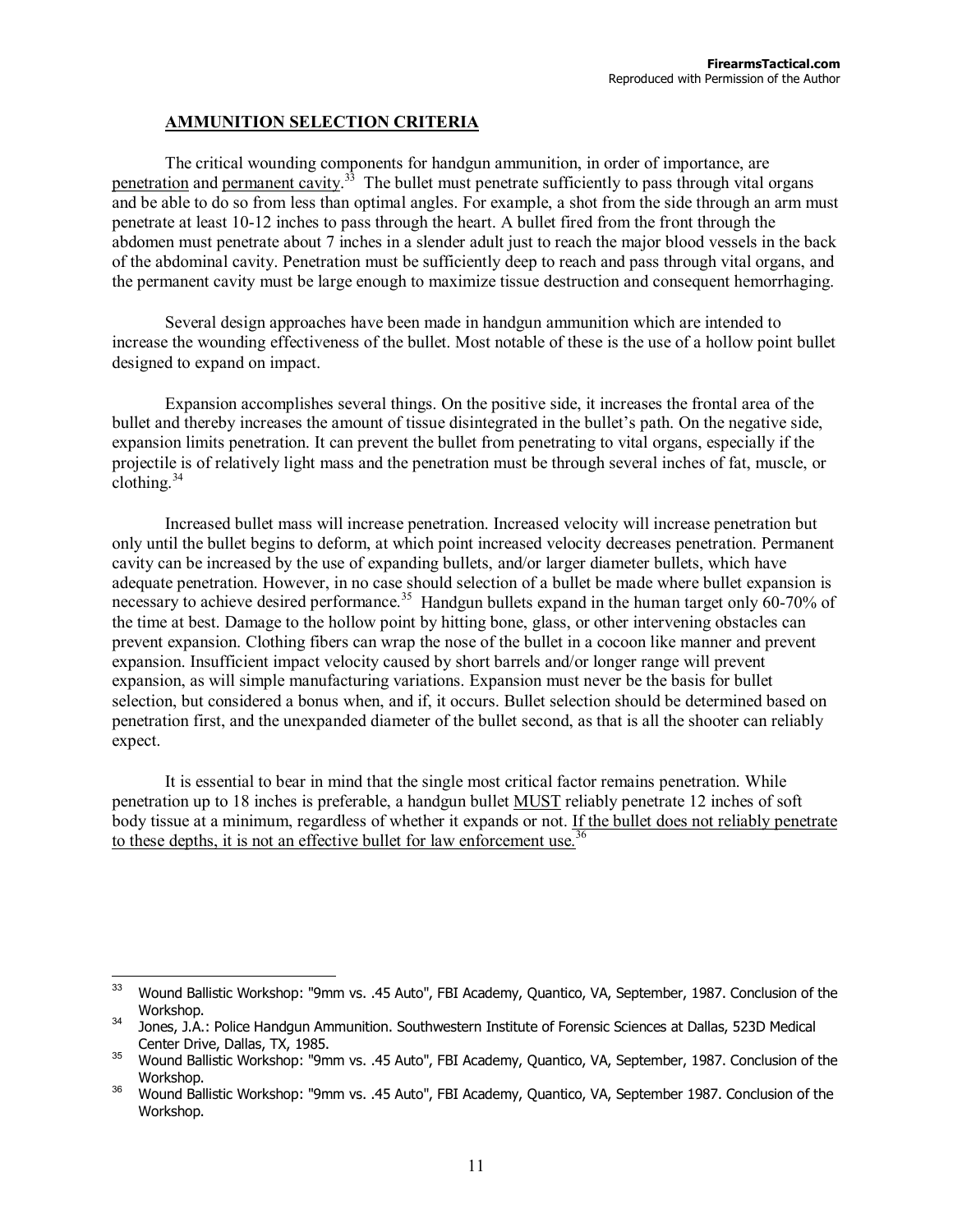Given adequate penetration, a larger diameter bullet will have an edge in wounding effectiveness. It will damage a blood vessel the smaller projectile barely misses. The larger permanent cavity may lead to faster blood loss. Although such an edge clearly exists, its significance cannot be quantified.

An issue that must be addressed is the fear of over penetration widely expressed on the part of law enforcement. The concern that a bullet would pass through the body of a subject and injure an innocent bystander is clearly exaggerated. Any review of law enforcement shootings will reveal that the great majority of shots fired by officers do not hit any subjects at all. It should be obvious that the relatively few shots that do hit a subject are not somehow more dangerous to bystanders than the shots that miss the subject entirely.

Also, a bullet that completely penetrates a subject will give up a great deal of energy doing so. The skin on the exit side of the body is tough and flexible. Experiments have shown that it has the same resistance to bullet passage as approximately four inches of muscle tissue.<sup>37</sup>

Choosing a bullet because of relatively shallow penetration will seriously compromise weapon effectiveness, and needlessly endanger the lives of the law enforcement officers using it. No law enforcement officer has lost his life because a bullet over penetrated his adversary, and virtually none have ever been sued for hitting an innocent bystander through an adversary. On the other hand, tragically large numbers of officers have been killed because their bullets did not penetrate deeply enough.

<sup>37</sup> Fackler, M.L., M.D., Director, Wound Ballistics Laboratory, Letterman Army Institute of Research, Presidio of San Francisco, CA, letter: "Bullet Performance Misconceptions", International Defense Review 3; 369-370, 1987.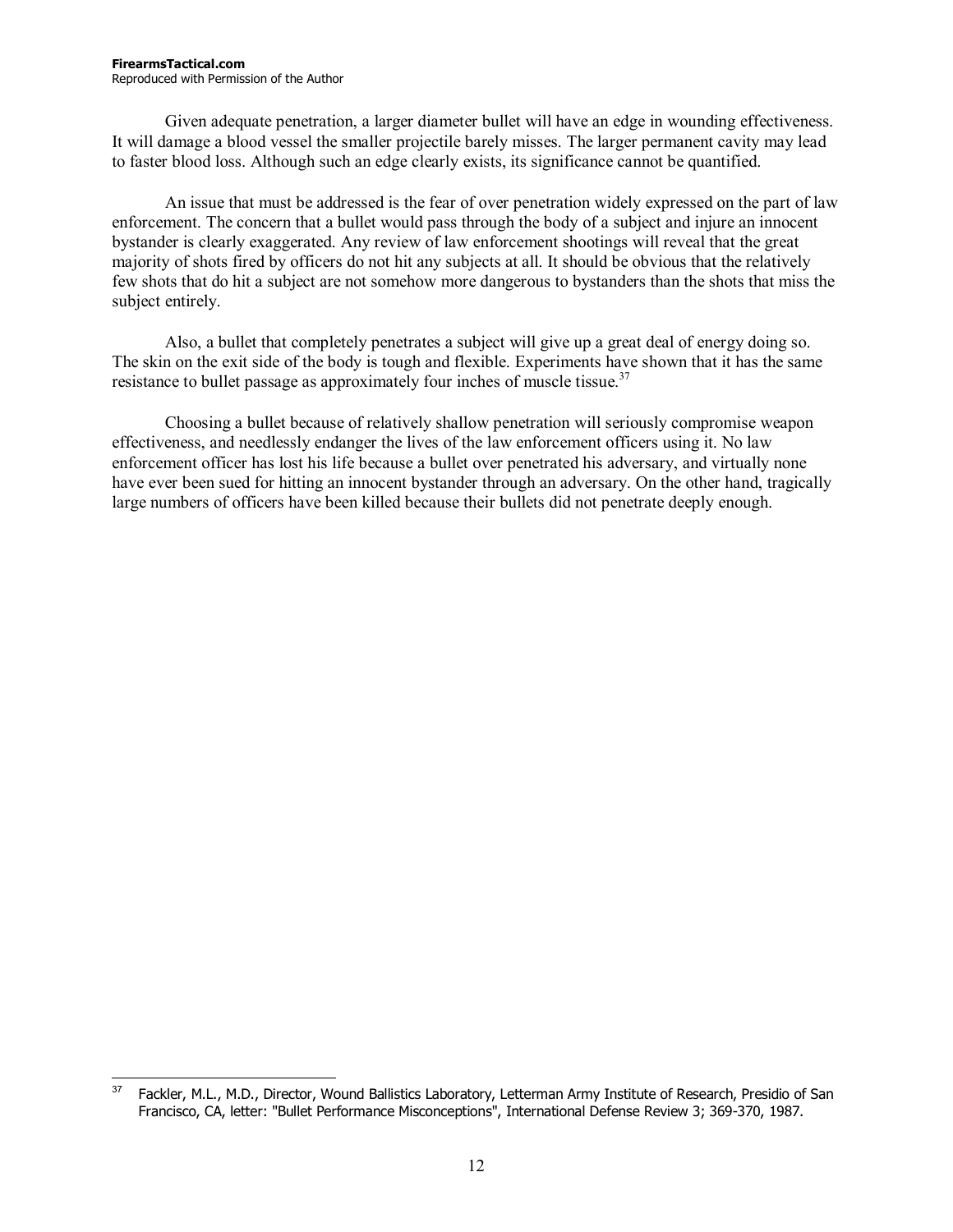#### **THE ALLURE OF SHOOTING INCIDENT ANALYSES**

There is no valid, scientific analysis of actual shooting results in existence, or being pursued to date. It is an unfortunate vacuum because a wealth of data exists, and new data is being sadly generated every day. There are some well publicized, so called analyses of shooting incidents being promoted, however, they are greatly flawed. Conclusions are reached based on samples so small that they are meaningless. The author of one, for example, extols the virtues of his favorite cartridge because he has collected ten cases of one shot stops with it.<sup>38</sup> Preconceived notions are made the basic assumptions on which shootings are categorized. Shooting incidents are selectively added to the "data base" with no indication of how many may have been passed over or why. There is no correlation between hits, results, and the location of the hits upon vital organs.

It would be interesting to trace a life-sized anatomical drawing on the back of a target, fire 20 rounds at the "center of mass" of the front, then count how many of these optimal, center of mass hits actually struck the heart, aorta, vena cava, or liver.<sup>39</sup> It is rapid hemorrhage from these organs that will best increase the likelihood of incapacitation. Yet nowhere in the popular press extolling these studies of real shootings are we told what the bullets hit.

These so called studies are further promoted as being somehow better and more valid than the work being done by trained researchers, surgeons and forensic labs. They disparage laboratory stuff, claiming that the "street" is the real laboratory and their collection of results from the street is the real measure of caliber effectiveness, as interpreted by them, of course. Yet their data from the street is collected haphazardly, lacking scientific method and controls, with no noticeable attempt to verify the less than reliable accounts of the participants with actual investigative or forensic reports. Cases are subjectively selected (how many are not included because they do not fit the assumptions made?). The numbers of cases cited are statistically meaningless, and the underlying assumptions upon which the collection of information and its interpretation are based are themselves based on myths such as knockdown power, energy transfer, hydrostatic shock, or the temporary cavity methodology of flawed work such as RII.

Further, it appears that many people are predisposed to fall down when shot. This phenomenon is independent of caliber, bullet, or hit location, and is beyond the control of the shooter. It can only be proven in the act, not predicted. It requires only two factors to be effected: a shot and cognition of being shot by the target. Lacking either one, people are not at all predisposed to fall down and don't. Given this predisposition, the choice of caliber and bullet is essentially irrelevant. People largely fall down when shot, and the apparent predisposition to do so exists with equal force among the good guys as among the bad. The causative factors are most likely psychological in origin. Thousands of books, movies and television shows have educated the general population that when shot, one is supposed to fall down.

<sup>38</sup> He defines a one shot stop as one in which the subject dropped, gave up, or did not run more than 10 feet.<br>This exercise was suggested by Dr. Martin L. Fackler, U.S. Army Wound Ballistics Laboratory, Letterman Army Institute of Research, San Francisco, California, as a way to demonstrate the problematical results of even the

best results sought in training, i.e., shots to the center of mass of a target. It illustrates the very small actually critical areas within the relatively vast mass of the human target.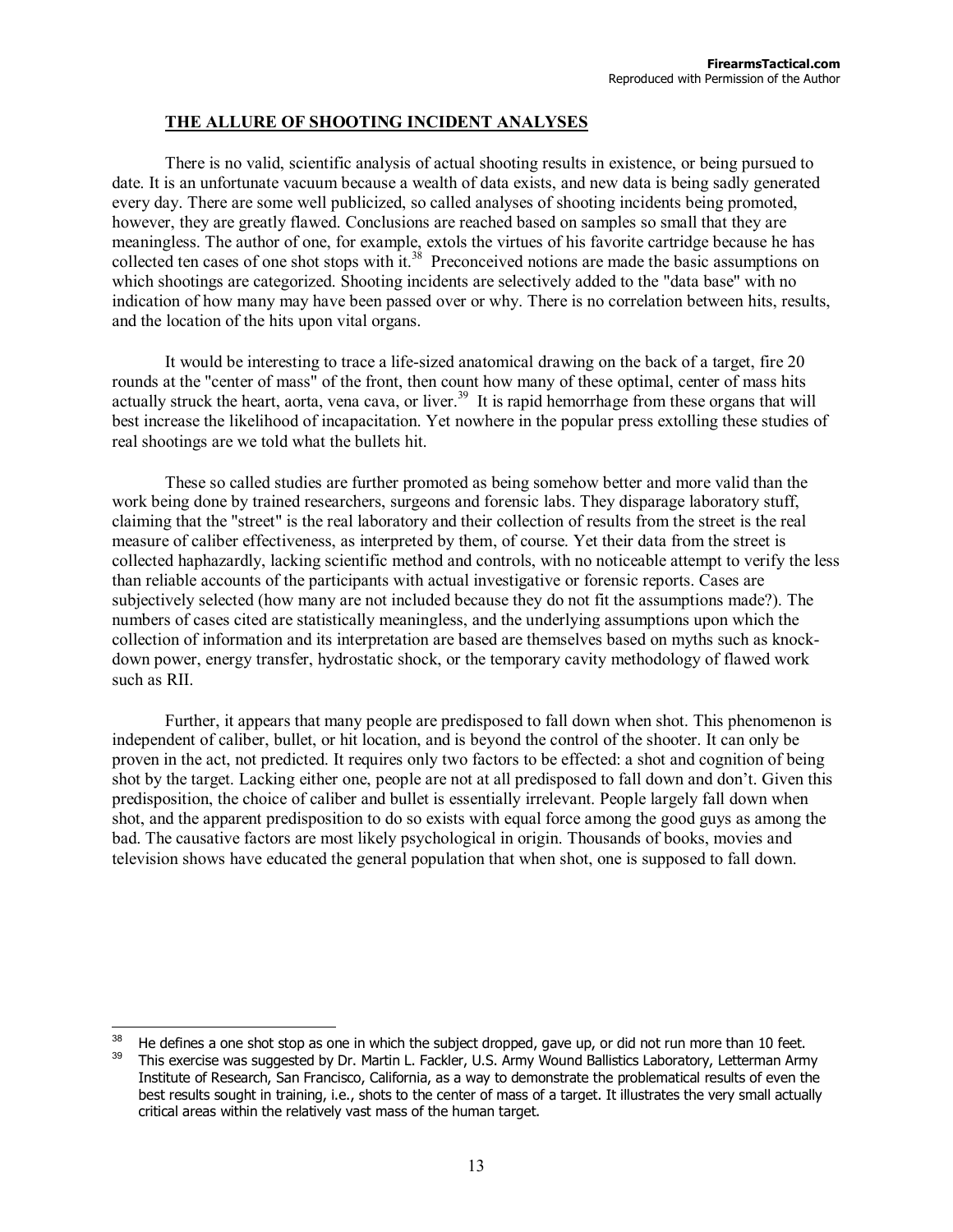#### **FirearmsTactical.com**  Reproduced with Permission of the Author

The problem, and the reason for seeking a better cartridge for incapacitation, is that individual who is not predisposed to fall down. Or the one who is simply unaware of having been shot by virtue of alcohol, adrenaline, narcotics, or the simple fact that in most cases of grievous injury the body suppresses pain for a period of time. Lacking pain, there may be no physiological effect of being shot that can make one aware of the wound. Thus the real problem: if such an individual is threatening one's life, how best to compel him to stop by shooting him?

The factors governing incapacitation of the human target are many, and variable. The actual destruction caused by any small arms projectile is too small in magnitude relative to the mass and complexity of the target. If a bullet destroys about 2 ounces of tissue in its passage through the body, that represents 0.07 of one percent of the mass of a 180 pound man. Unless the tissue destroyed is located within the critical areas of the central nervous system, it is physiologically insufficient to force incapacitation upon the unwilling target. It may certainly prove to be lethal, but a body count is no evidence of incapacitation. Probably more people in this country have been killed by .22 rimfires than all other calibers combined, which, based on body count, would compel the use of .22's for self-defense. The more important question, which is sadly seldom asked, is what did the individual do when hit?

There is a problem in trying to assess calibers by small numbers of shootings. For example, as has been done, if a number of shootings were collected in which only one hit was attained and the percentage of one shot stops was then calculated, it would appear to be a valid system. However, if a large number of people are predisposed to fall down, the actual caliber and bullet are irrelevant. What percentage of those stops were thus preordained by the target? How many of those targets were not at all disposed to fall down? How many multiple shot failures to stop occurred? What is the definition of a stop? What did the successful bullets hit and what did the unsuccessful bullets hit? How many failures were in the vital organs, and how many were not? How many of the successes? What is the number of the sample? How were the cases collected? What verifications were made to validate the information? How can the verifications be checked by independent investigation?

Because of the extreme number of variables within the human target, and within shooting situations in general, even a hundred shootings is statistically insignificant. If anything can happen, then anything will happen, and it is just as likely to occur in your ten shootings as in ten shootings spread over a thousand incidents. Large sample populations are absolutely necessary.

Here is an example that illustrates how erroneous small samples can be. I flipped a penny 20 times. It came up heads five times. A nickel flipped 20 times showed heads 8 times. A dime came up heads 10 times and a quarter 15 times. That means if heads is the desired result, a penny will give it to you 25% of the time, and nickel 40% of the time, a dime 50% of the time and a quarter 75% of the time. If you want heads, flip a quarter. If you want tails, flip a penny. But then I flipped the quarter another 20 times and it showed heads 9 times - 45% of the time. Now this "study" would tell you that perhaps a dime was better for flipping heads. The whole thing is obviously wrong, but shows how small numbers lead to statistical lies. We know the odds of getting a head or tail are 50%, and larger numbers tend to prove it. Calculating the results for all 100 flips regardless of the coin used shows heads came up 48% of the time.

The greater the number and complexity of the variables, the greater the sample needed to give meaningful information, and a coin toss has only one simple variable – it can land heads or it can land tails. The coin population is not complicated by a predisposition to fall one way or the other, by chemical stimuli, psychological factors, shot placement, bone or obstructive obstacles, etc.; all of which require even larger numbers to evidence real differences in effects.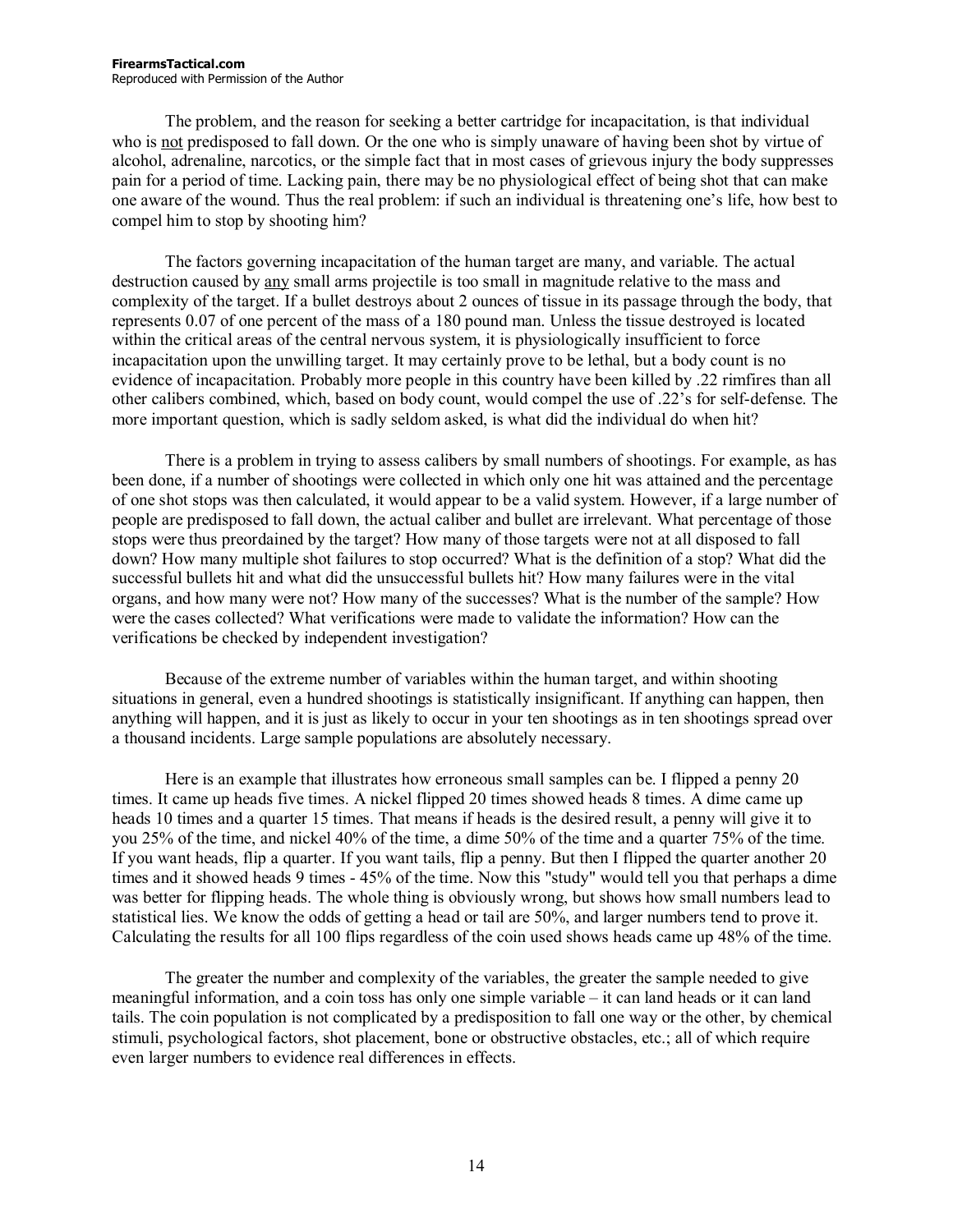Although no cartridge is certain to work all the time, surely some will work more often than others, and any edge is desirable in one's self defense. This is simple logic. The incidence of failure to incapacitate will vary with the severity of the wound inflicted.<sup>40</sup> It is safe to assume that if a target is always 100% destroyed, then incapacitation will also occur 100% of the time. If 50% of the target is destroyed, incapacitation will occur less reliably. Failure to incapacitate is rare in such a case, but it can happen, and in fact has happened on the battlefield. Incapacitation is still less rare if 25% of the target is destroyed. Now the magnitude of bullet destruction is far less (less than 1% of the target) but the relationship is unavoidable. The round which destroys 0.07% of the target will incapacitate more often than the one which destroys 0.04%. However, only very large numbers of shooting incidents will prove it. The difference may be only 10 out of a thousand, but that difference is an edge, and that edge should be on the officer's side because one of those ten may be the subject trying to kill him.

To judge a caliber's effectiveness, consider how many people hit with it failed to fall down and look at where they were hit. Of the successes and failures, analyze how many were hit in vital organs, rather than how many were killed or not, and correlate that with an account of exactly what they did when they were hit. Did they fall down, or did they run, fight, shoot, hide, crawl, stare, shrug, give up and surrender? ONLY falling down is good. All other reactions are failures to incapacitate, evidencing the ability to act with volition, and thus able to choose to continue to try to inflict harm.

Those who disparage science and laboratory methods are either too short sighted or too bound by preconceived (or perhaps proprietary) notions to see the truth. The labs and scientists do not offer sure things. They offer a means of indexing the damage done by a bullet, understanding of the mechanics of damage caused by bullets and the actual effects on the body, and the basis for making an informed choice based on objective criteria and significant statistics.

The differences between bullets may be small, but science can give us the means of identifying that difference. The result is the edge all of law enforcement should be looking for. It is true that the streets are the proving ground, but give me an idea of what you want to prove and I will give you ten shootings from the street to prove it. That is both easy, and irrelevant. If it can happen, it will happen.

Any shooting incident is a unique event, unconstrained by any natural law or physical order to follow a predetermined sequence of events or end in predetermined results. What is needed is an edge that makes the good result more probable than the bad. Science will quantify the information needed to make the choice to gain that edge. Large numbers (thousands or more) from the street will provide the answer to the question "How much of an edge?".<sup>41</sup> Even if that edge is only 1%, it is not insignificant because the guy trying to kill you could be in that 1%, and you won't know it until it is too late.

Severity is a function of location, depth, and amount of tissue destroyed.<br>The numbers can be held down to reasonable limits by a scientific approach that collects objective information from investigative and forensic sources and sorts it by vital organs struck and target reactions to being hit. The critical questions are what damage was done and what was the reaction of the adversary.